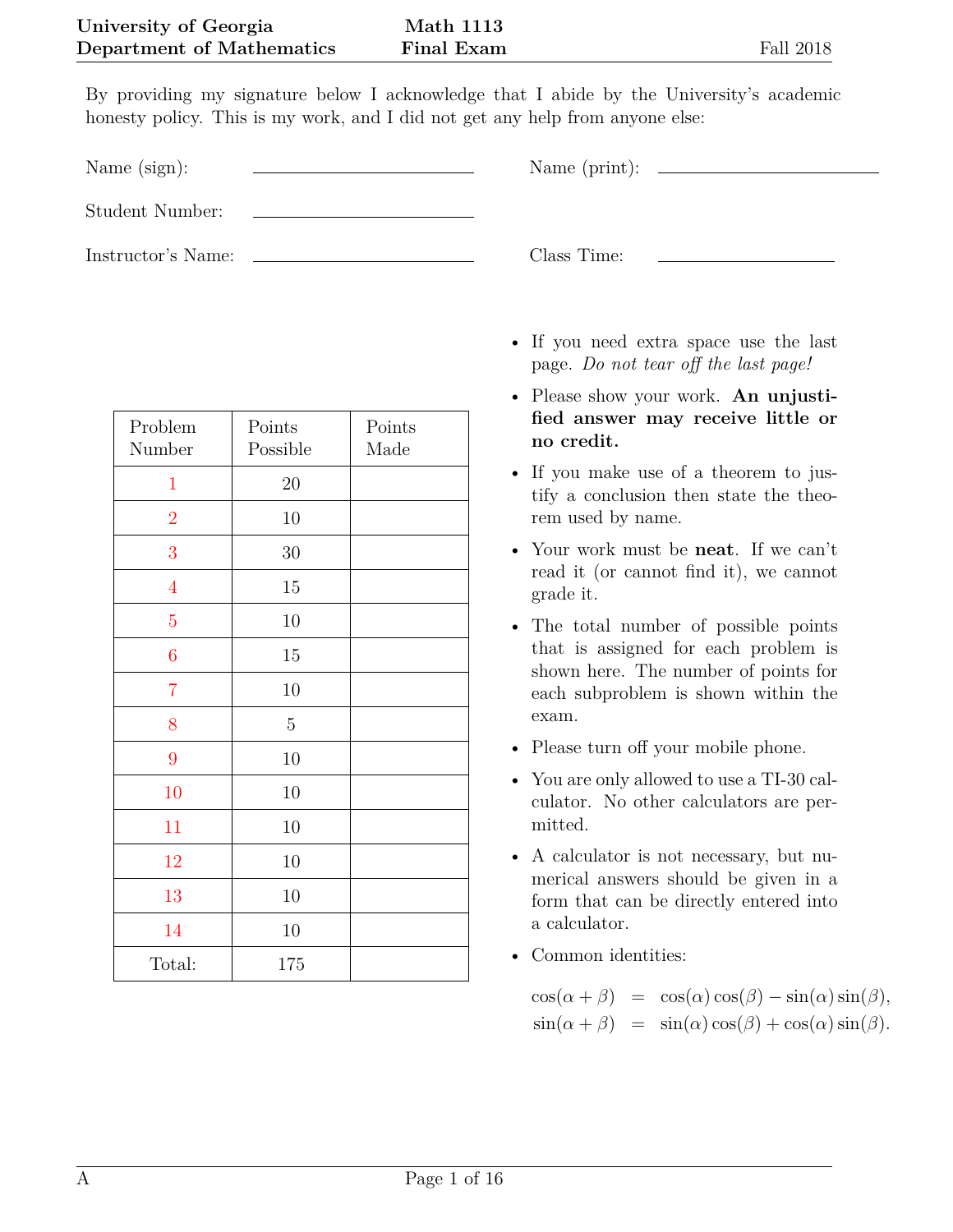- <span id="page-1-0"></span>1. Determine all values of *x* that satisfy each equation below. Print your answer(s) in the box provided.
	- (a) [5 pts]  $x^2 = 5 3x$

 $x =$ 

(b) [5 pts]  $7 \cdot 3^{6x+1} = 4$ 

 $x =$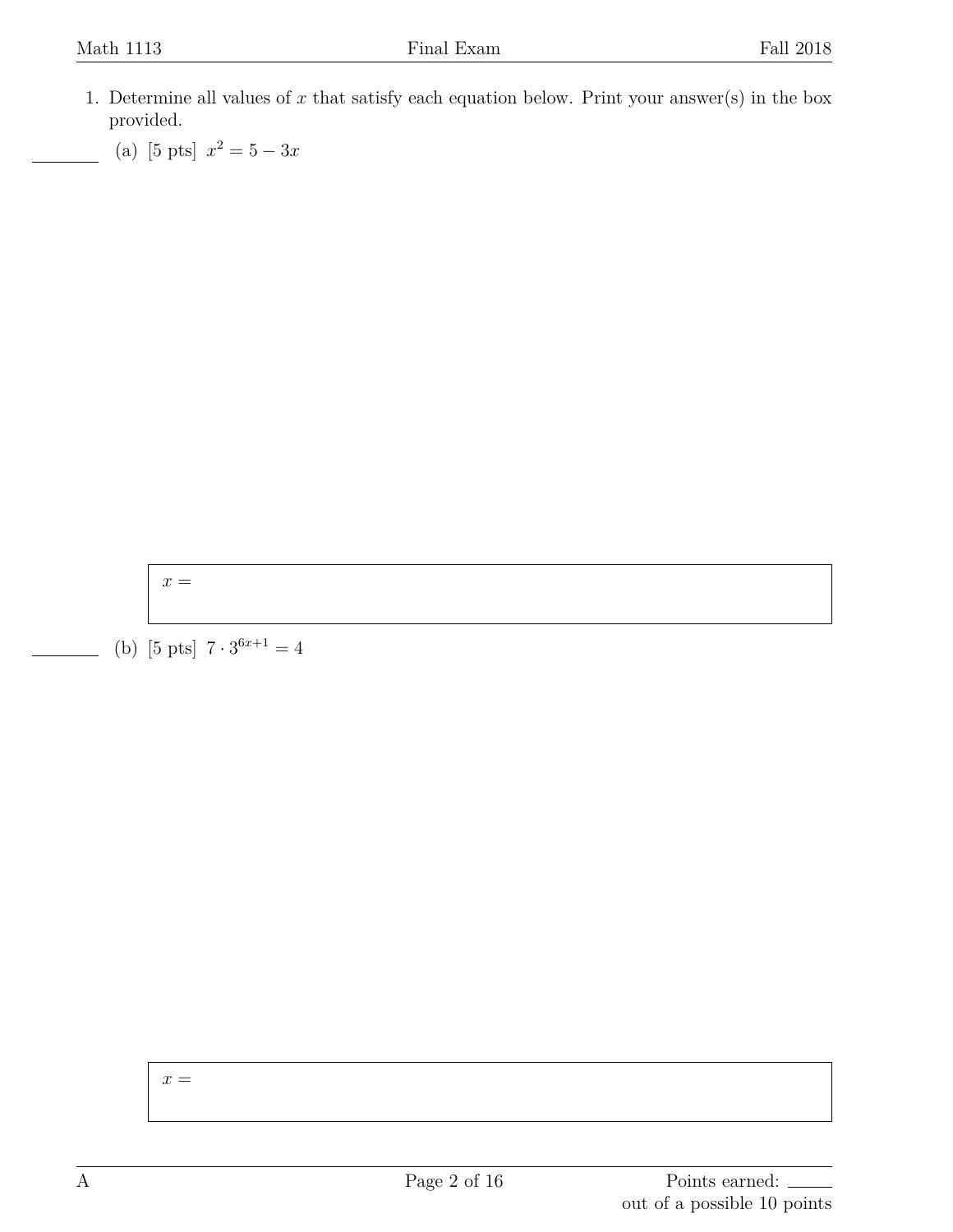(c) [5 pts]  $\sin(x) = 0.6$  where *x* is in the second quadrant and  $0 \le x \le 2\pi$ . (Your answer should be in radians and should approximate the answer to within two decimal places.)

 $x =$ 

(d) [5 pts]  $ln(4x + 1) = 2 + ln(1 - x)$ 

 $x =$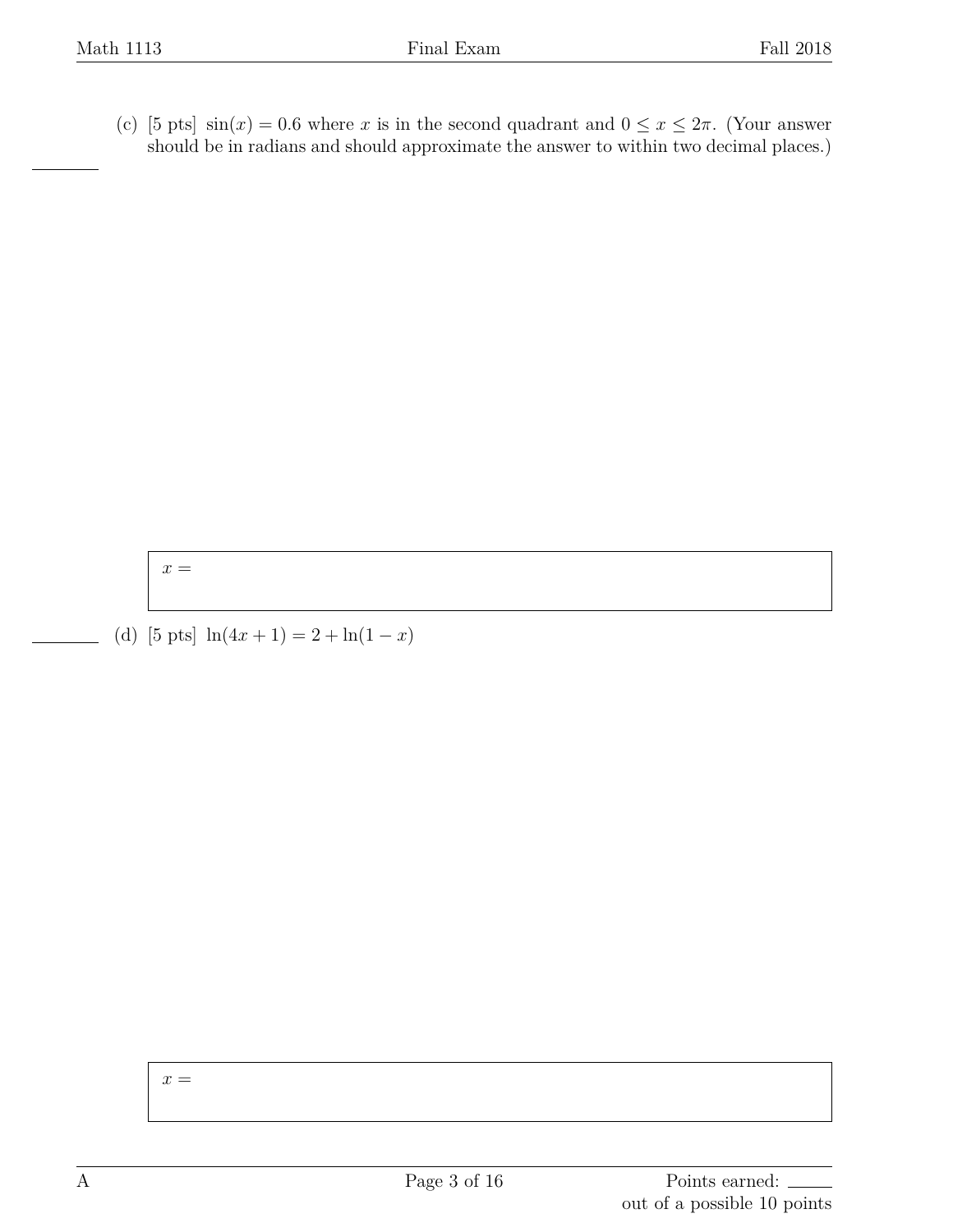- <span id="page-3-0"></span>2. Answer each of the questions below and use the axes provided for any plots.
	- (a) [5 pts] Determine a formula for the line that goes through the points (*−*4*, −*2) and (3*,* 1). Plot the two points and plot the line on the coordinate axes below.





(b) [5 pts] Determine a formula for the line through the point (*−*1*,* 3) that has a slope of -2. Plot the line on the coordinate axes below.



Formula: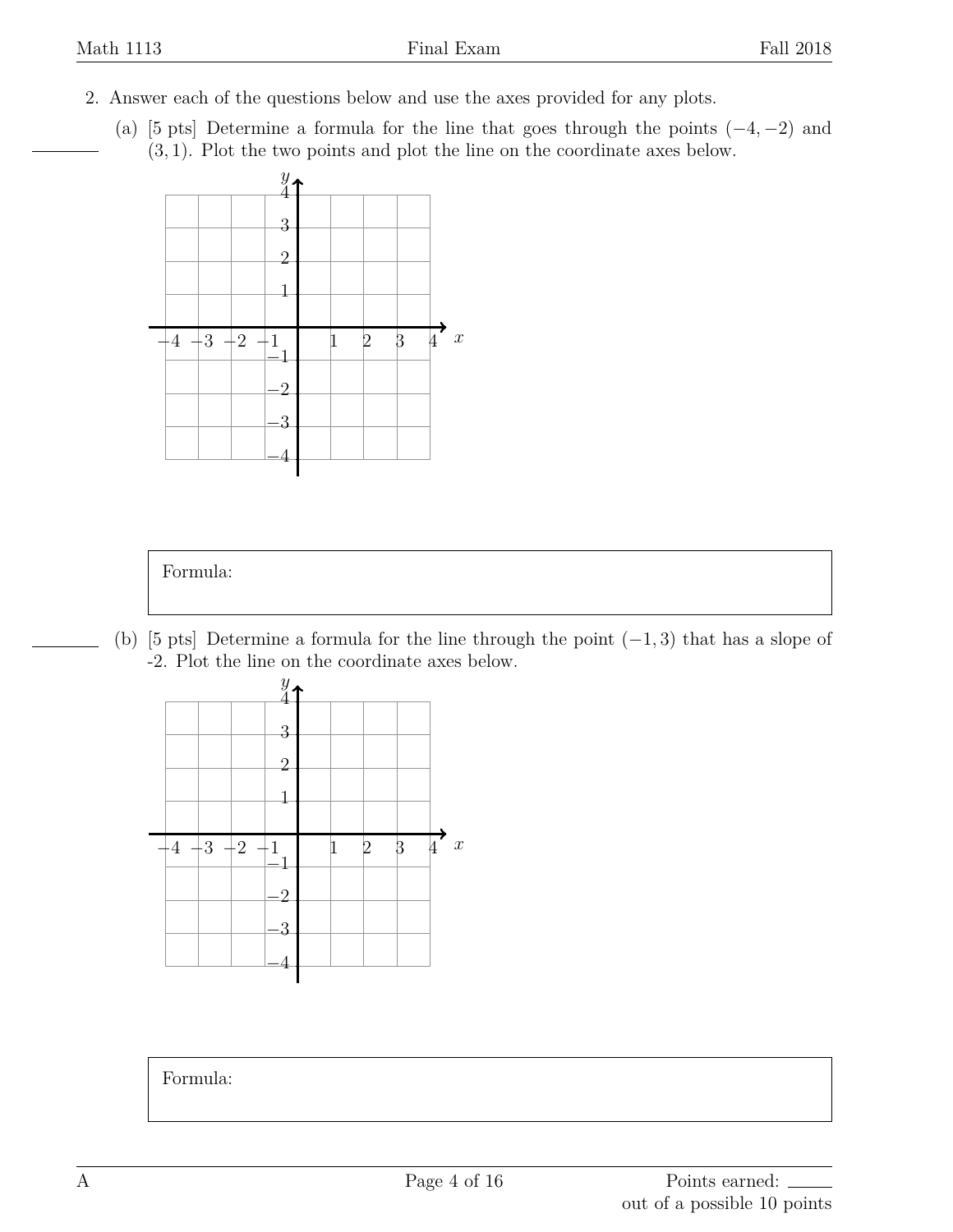<span id="page-4-0"></span>3. The graph of a function, *h*, is given in the plot below, and a table is given for all of the values of a function, *g*. Use the information in the graph and the table to answer each of the questions below. **If a value does not exist briefly explain why.**



(a) [5 pts] Is the function *h* 1-1? (Briefly justify your answer.)

| $\mathcal{X}$ | g(x)         |
|---------------|--------------|
| $\mathcal{O}$ | 5            |
| 1             | 0            |
| 2             | 3            |
| 3             | $\mathbf{I}$ |
|               | 3            |

(d) [5 pts] Determine the value of  $g^{-1}(h(3)).$ 

- (b) [5 pts] Determine the value of  $g(h(2))$ .
- (e) [5 pts] Determine the value of  $g(h^{-1}(3)).$

- (c) [5 pts] Determine the value of  $h(g(2))$ .
- (f) [5 pts] Determine the domain of *h*.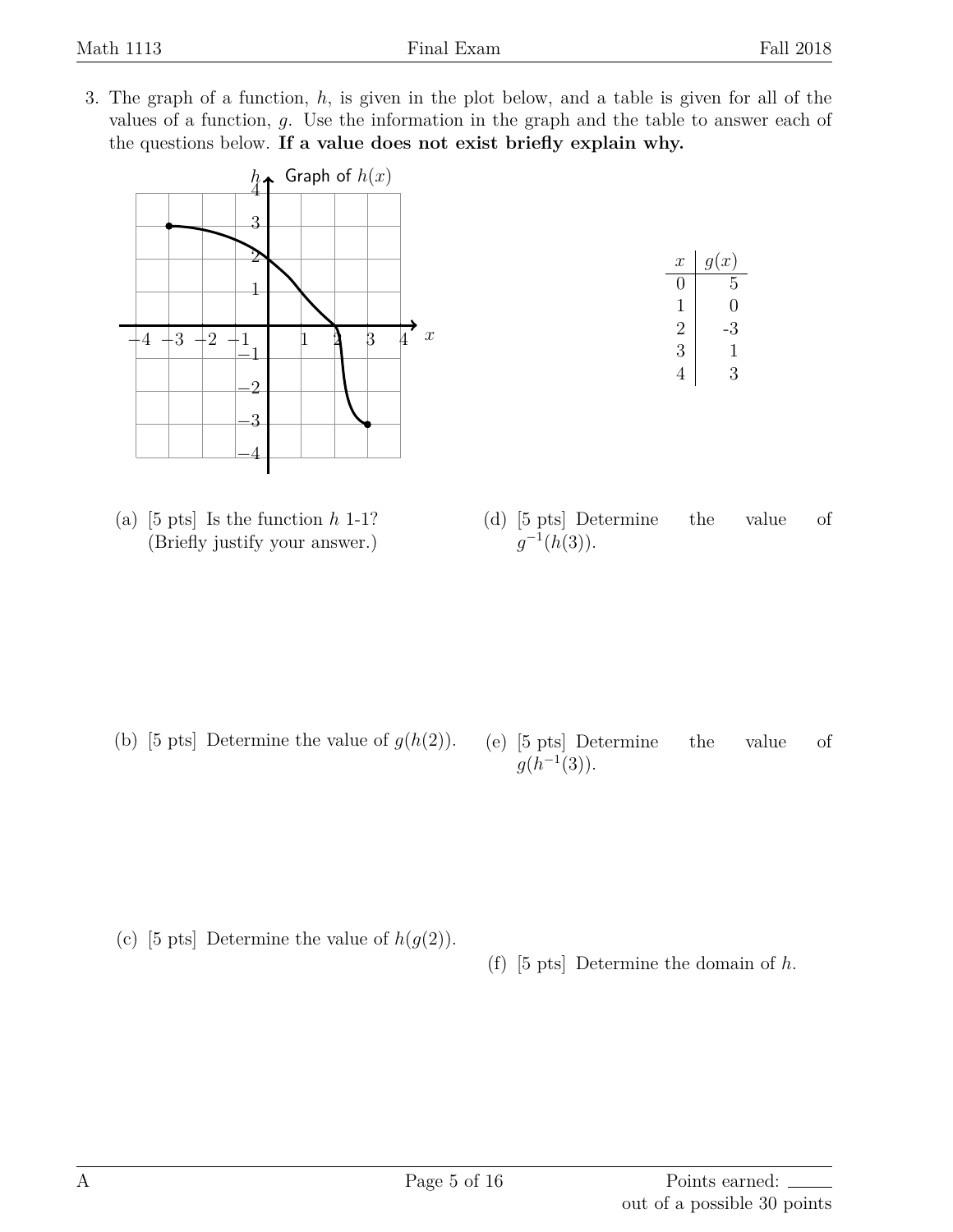Function

- <span id="page-5-0"></span>4. For each scenario below circle the phrase that best describes the **kind** of function that will best approximate the phenomena described.
	- (a) [5 pts] A car's velocity where the velocity increases at a constant rate as a function of time.

| Linear                                                                                        | Quadratic | Exponential | Logistic | Trigonometric |
|-----------------------------------------------------------------------------------------------|-----------|-------------|----------|---------------|
| <b>Function</b>                                                                               | Function  | Function    | Function | Function      |
|                                                                                               |           |             |          |               |
| (b) [5 pts] The height of a seat as a function of time that is on a ferris wheel turning at a |           |             |          |               |

- constant rate. Linear Quadratic Exponential Logistic Trigonometric
- (c) [5 pts] Amount of radioactive material in a sample as a function of time.

Function

| ⊿inear   | Quadratic | Exponential | Logistic | Trigonometric |
|----------|-----------|-------------|----------|---------------|
| Function | Function  | Function    | Function | Function      |

Function

Function

<span id="page-5-1"></span>5. Find equivalent formulas for each of the expressions below. Your formula should not include any trigonometric functions and should be exact (no decimal answers).

(a) [5 pts] 
$$
\tan\left(\arccos\left(\frac{7}{10}\right)\right)
$$

Function

(b) [5 pts]  $\sin (\pi + \arctan(x))$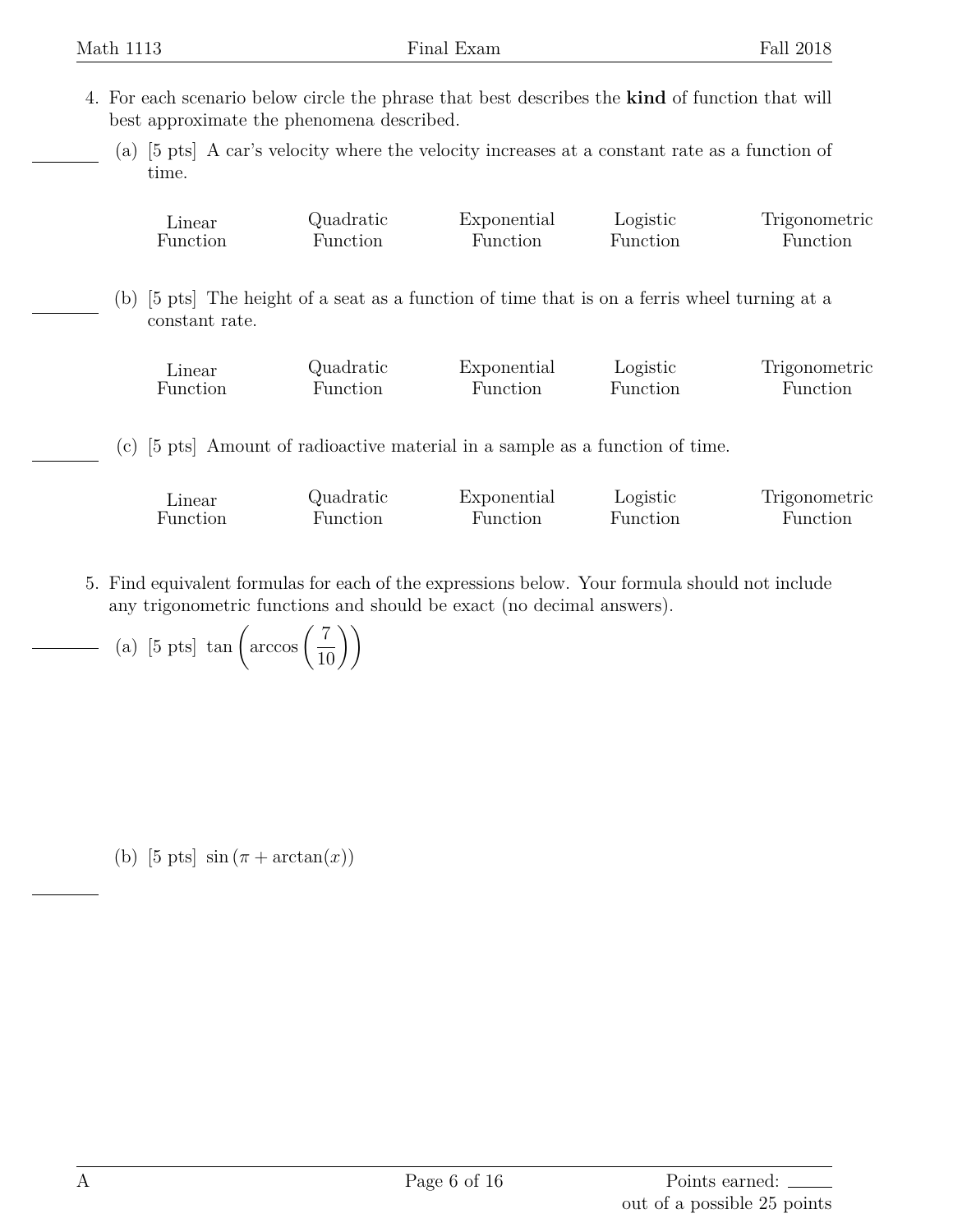- <span id="page-6-0"></span>6. Answer each of the following questions about the average rate of change of a function.
	- (a) [6 pts] Determine the average rate of change of  $k(x) = 8x^2 + 5$  from  $x = -1$  to  $x = 1$ .

(b) [6 pts] Determine the formula for the average rate of change of  $l(x) = 3x + 1$  from  $x = a$  to  $x = a + 0.1$ . Expand the expression and simplify as much as possible.

(c) [3 pts] Given a function  $w(x) = e^x$  show that the average rate of change of the function from  $x = a$  to  $x = a + 0.1$  is  $e^a \cdot \frac{e^{0.1} - 1}{0.1}$ .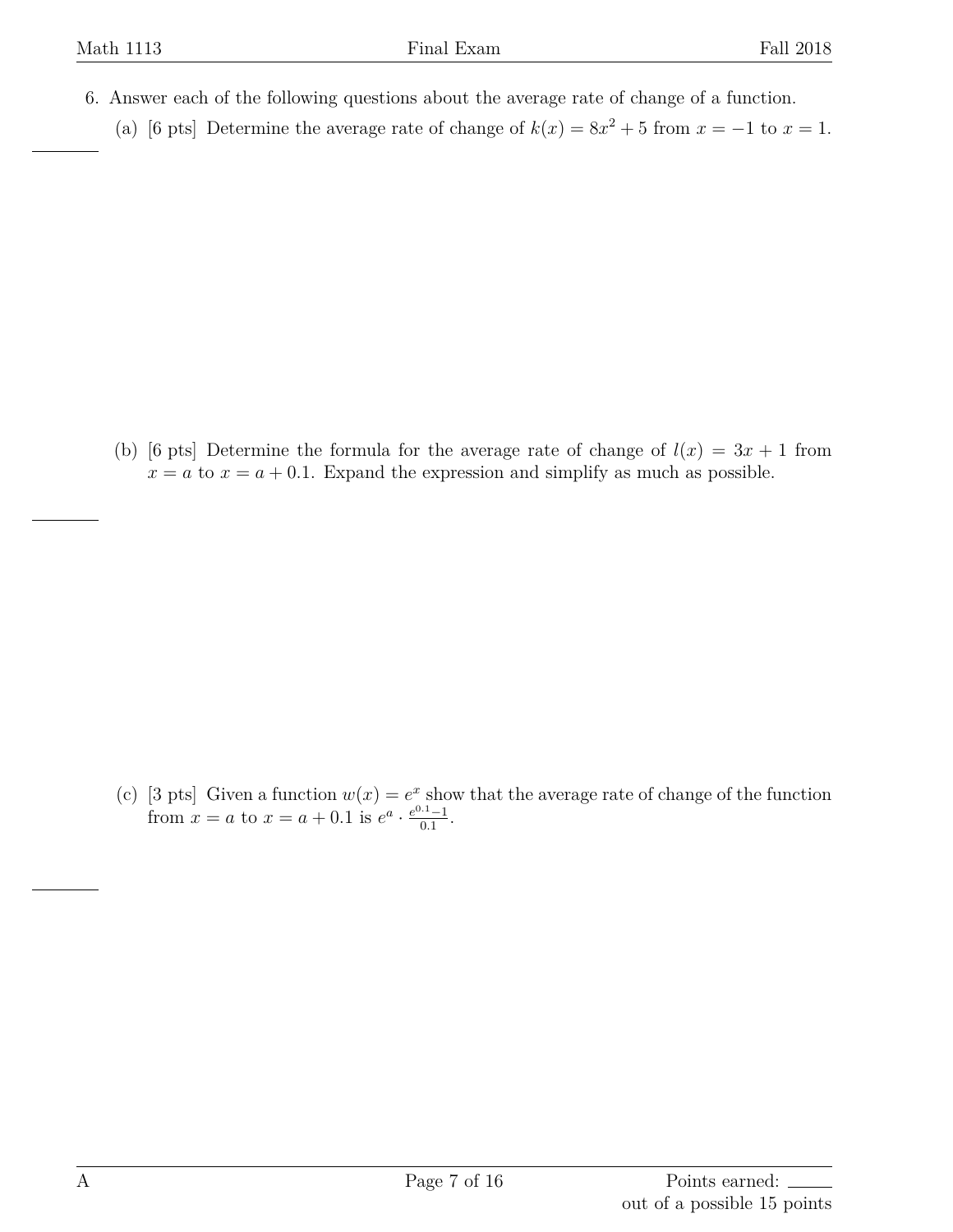- <span id="page-7-0"></span>7. Express each of the following polynomials in factored form.
	- (a) [5 pts]  $x^2 2x 8$

(b) [5 pts]  $x^3 - 6x^2 - 31x + 120$  (Note: one of the roots of the polynomial is  $x = 8$ .)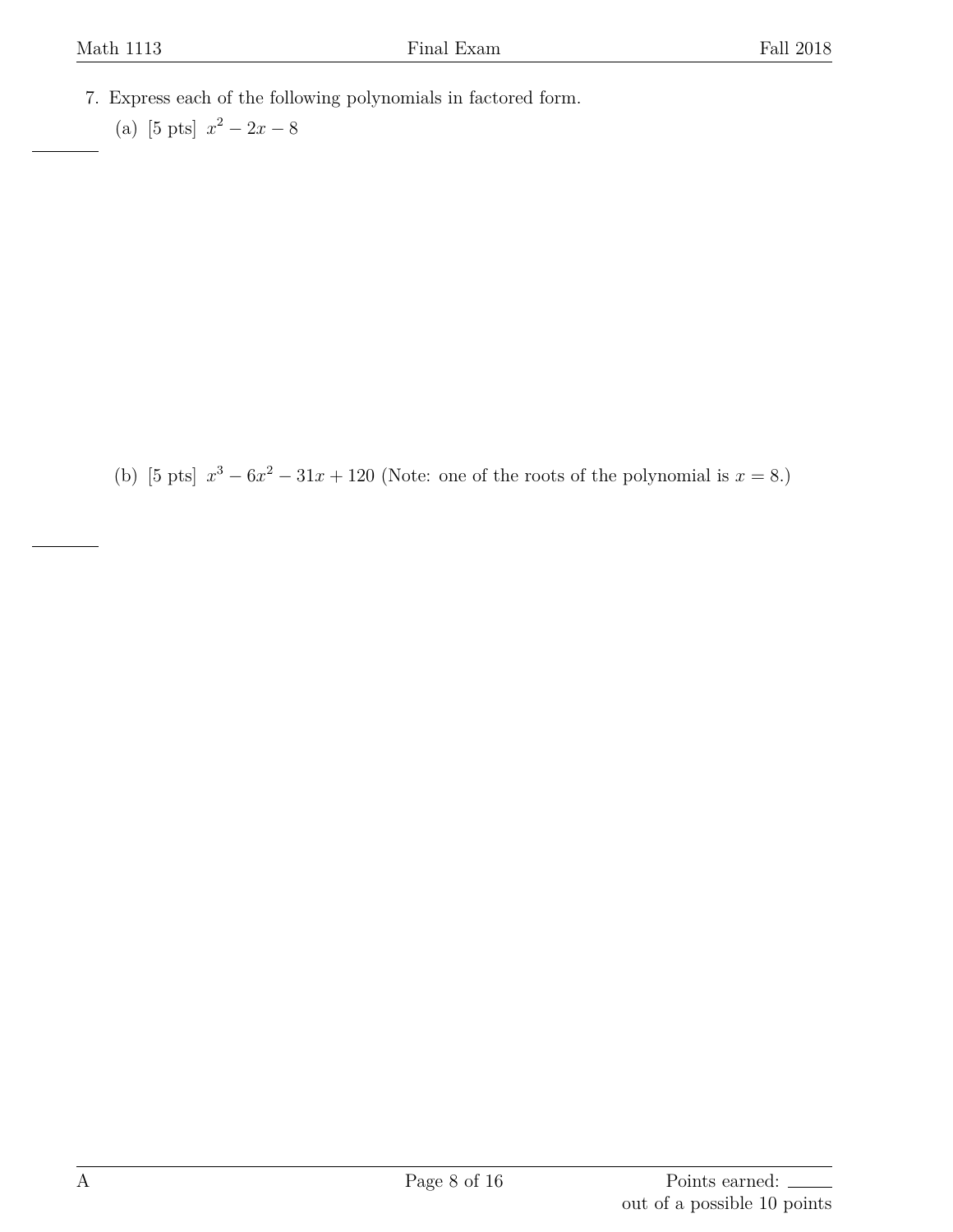<span id="page-8-0"></span>8. [5 pts] Determine if the function

 $f(x) = 2\cos(x) + 1$ 

is 1-1. Justify your conclusions.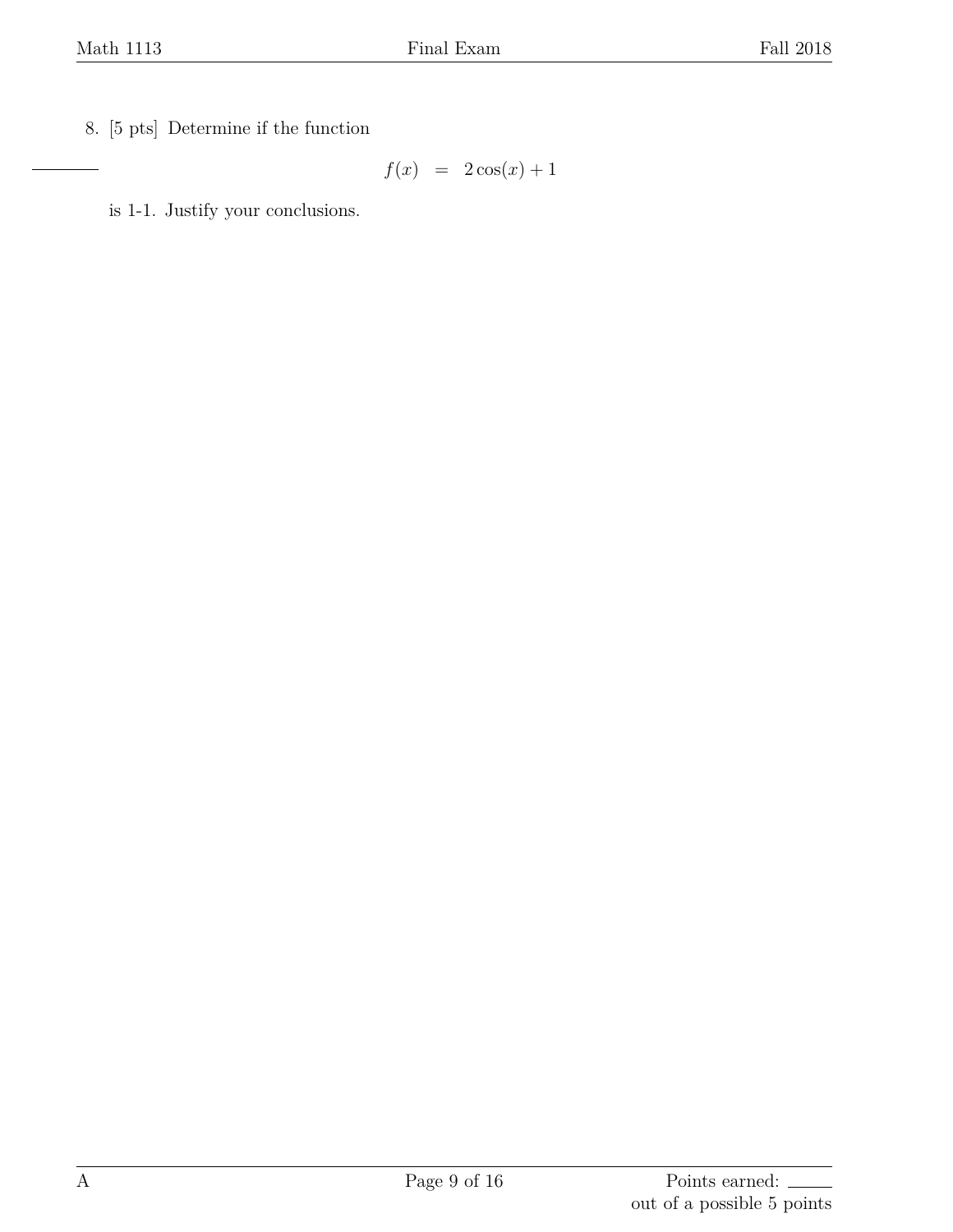<span id="page-9-0"></span>9. [10 pts] As a Halloween prank, a group of irresponsible scientists hand out samples of Francium 223 (FR-223) to small children, and each sample has 4g of FR-223. The half-life of FR-223 is 1320 seconds, and it is estimated that the children will get back home 1 hour later (3600 seconds). How much FR-223 will be in each sample when the kids get home and open their prize?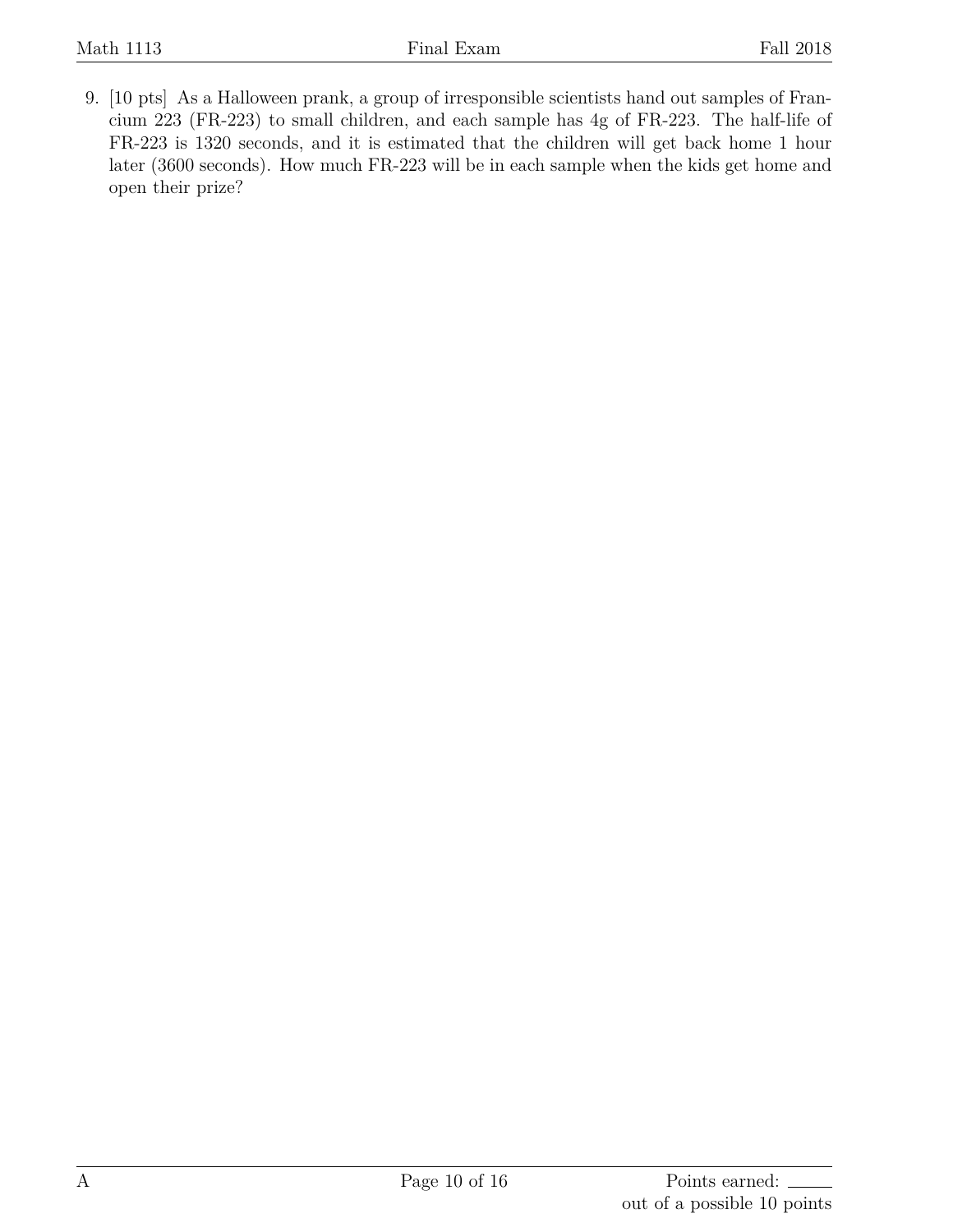<span id="page-10-0"></span>10. [10 pts] One-thousand dollars will be deposited into a bank account. The interest is compounded monthly, and there will not be any withdrawals. What should the interest rate be so that the amount of money in the account will double in eighteen years?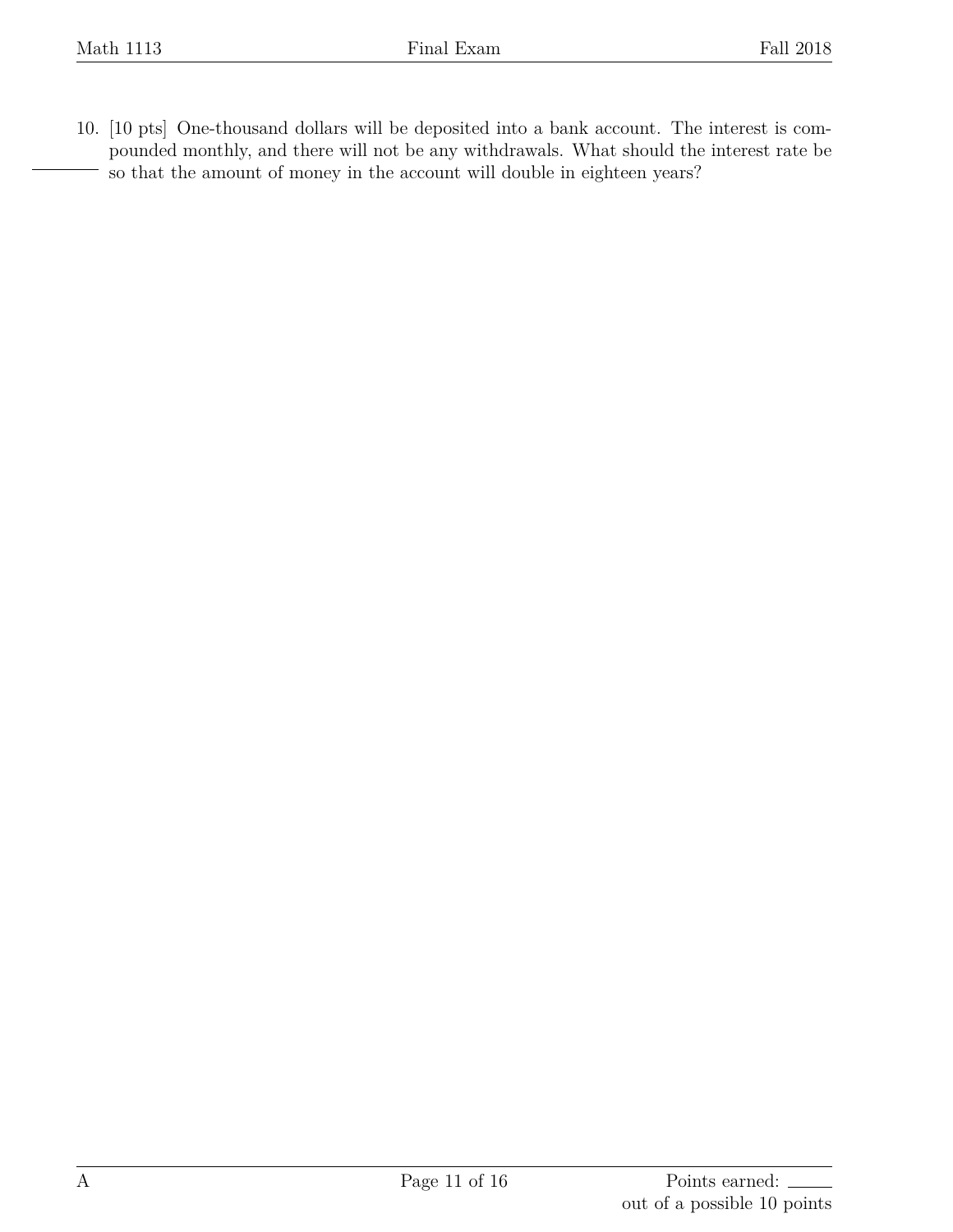<span id="page-11-0"></span>11. The radius of the circle in the figure below is 0*.*33 meters, and the area of the sector (the light gray area) is 0.31 meters<sup>2</sup>. (The figure is not drawn to scale.)



(a) [5 pts] Determine the angle of the sector in radians.

(b) [5 pts] The value of *w* is 0*.*2 meters. Determine the value of *h*. (*h* is the full length of one side of the triangle.)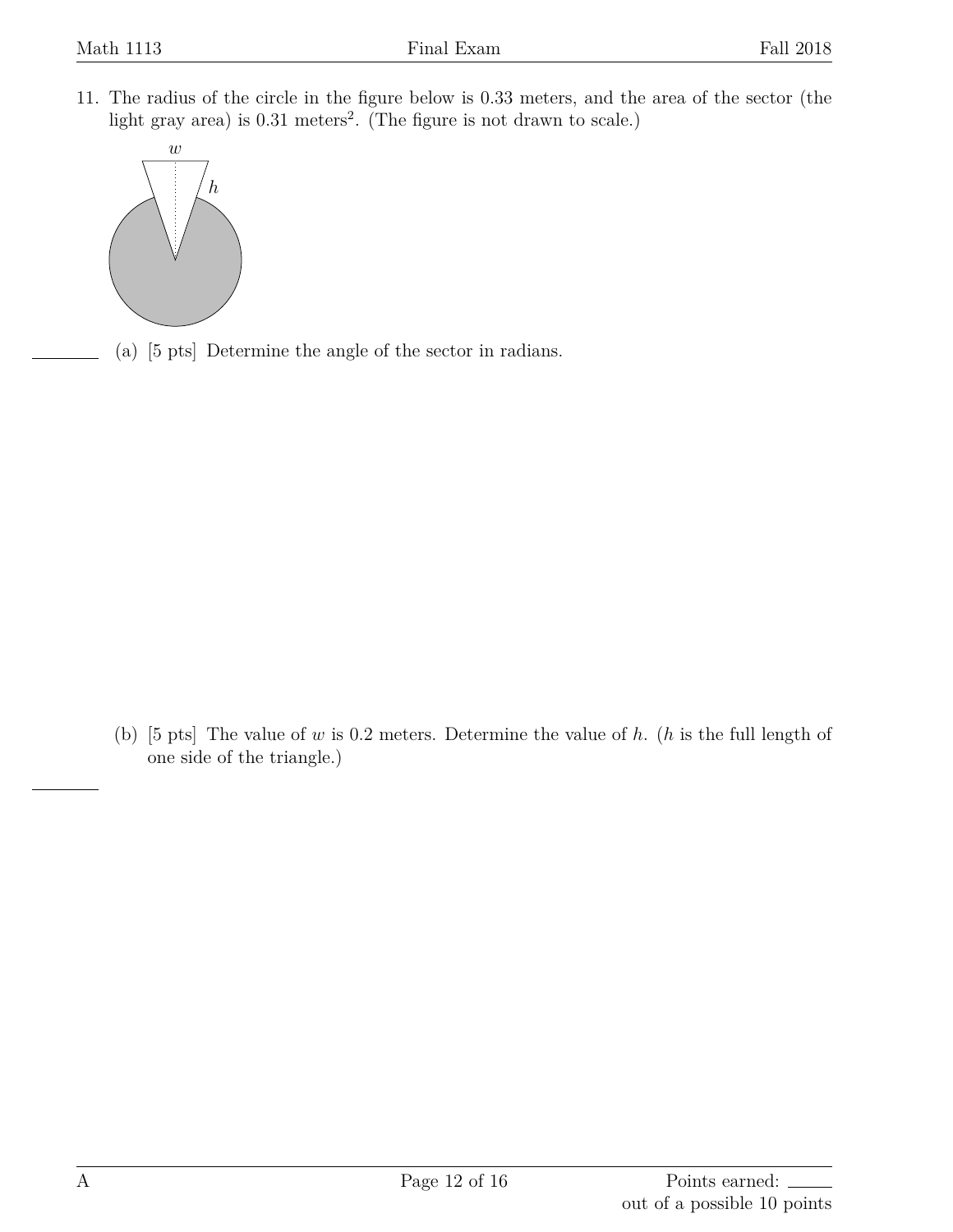- <span id="page-12-0"></span>12. The virulence of a contagion is a measure of how aggressive the contagion is, and it is a number denoted by *v*. The time a host takes to respond to the contagion is a linear function of the virulence and is measured in hours. A group of ecologists is asked to examine a particular contagion that is infecting a local deer population.
	- (a) [5 pts] The response time for a deer exposed to the contagion is 42 hours when  $v = 0.5$ The response time decreases by 22 hours when *v* increases by 0.2. Determine the response time as a linear function of the virulence, *v*.

(b) [5 pts] The fitness of the contagion is defined to be *v* multiplied by the response time. Determine the value of the virulence that will maximize the fitness. Briefly justify why your value of *v* results in the maximum and not the minimum.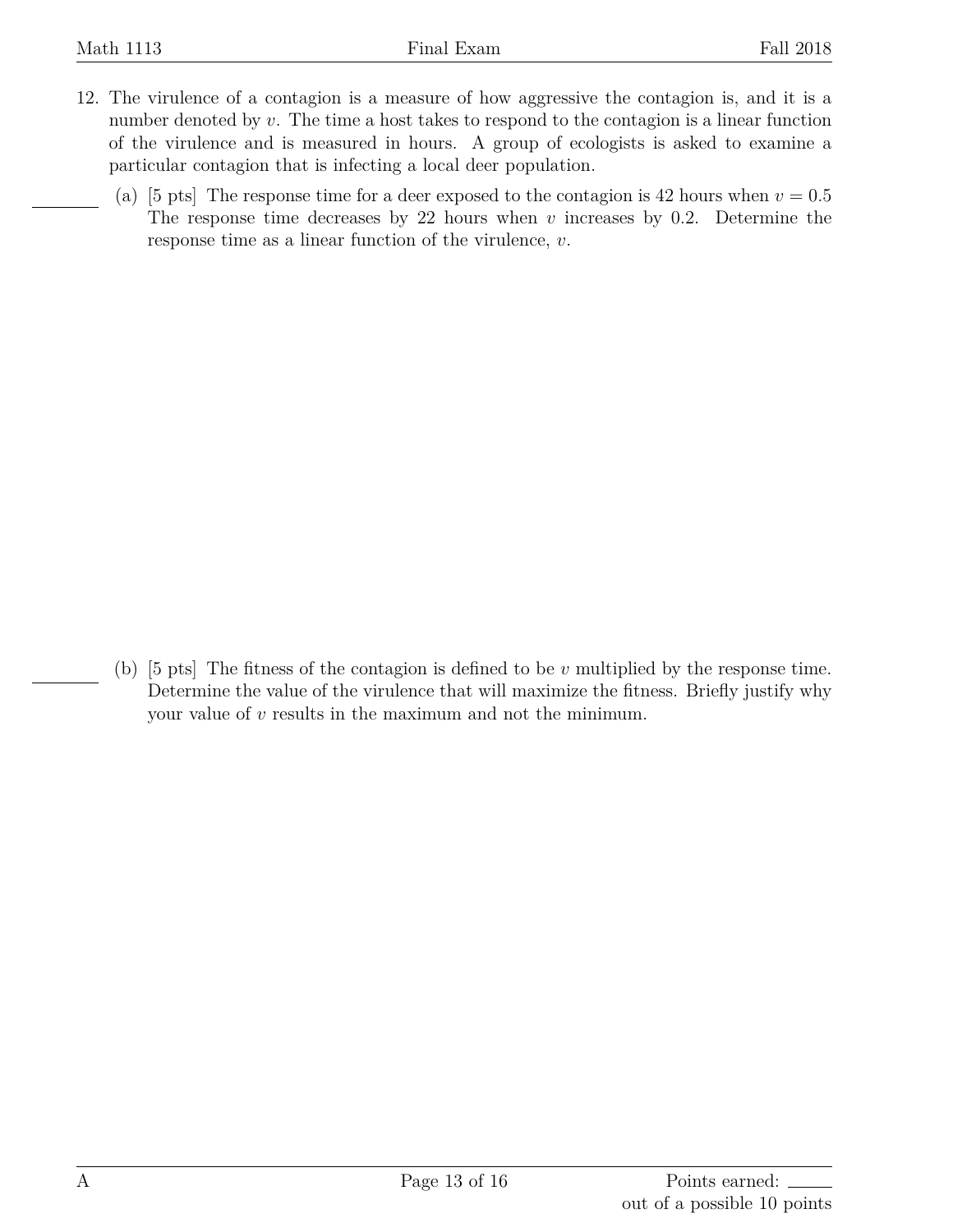<span id="page-13-0"></span>13. [10 pts] The water level at Jeffries Creek varies between 2.4 meters and 0.2 meters due to the changes in the tide. The time between high tides is 700 minutes. The next high tide will occur at 150 minutes after midnight. Express the water level as a sine function assuming that  $t = 0$  minutes is midnight.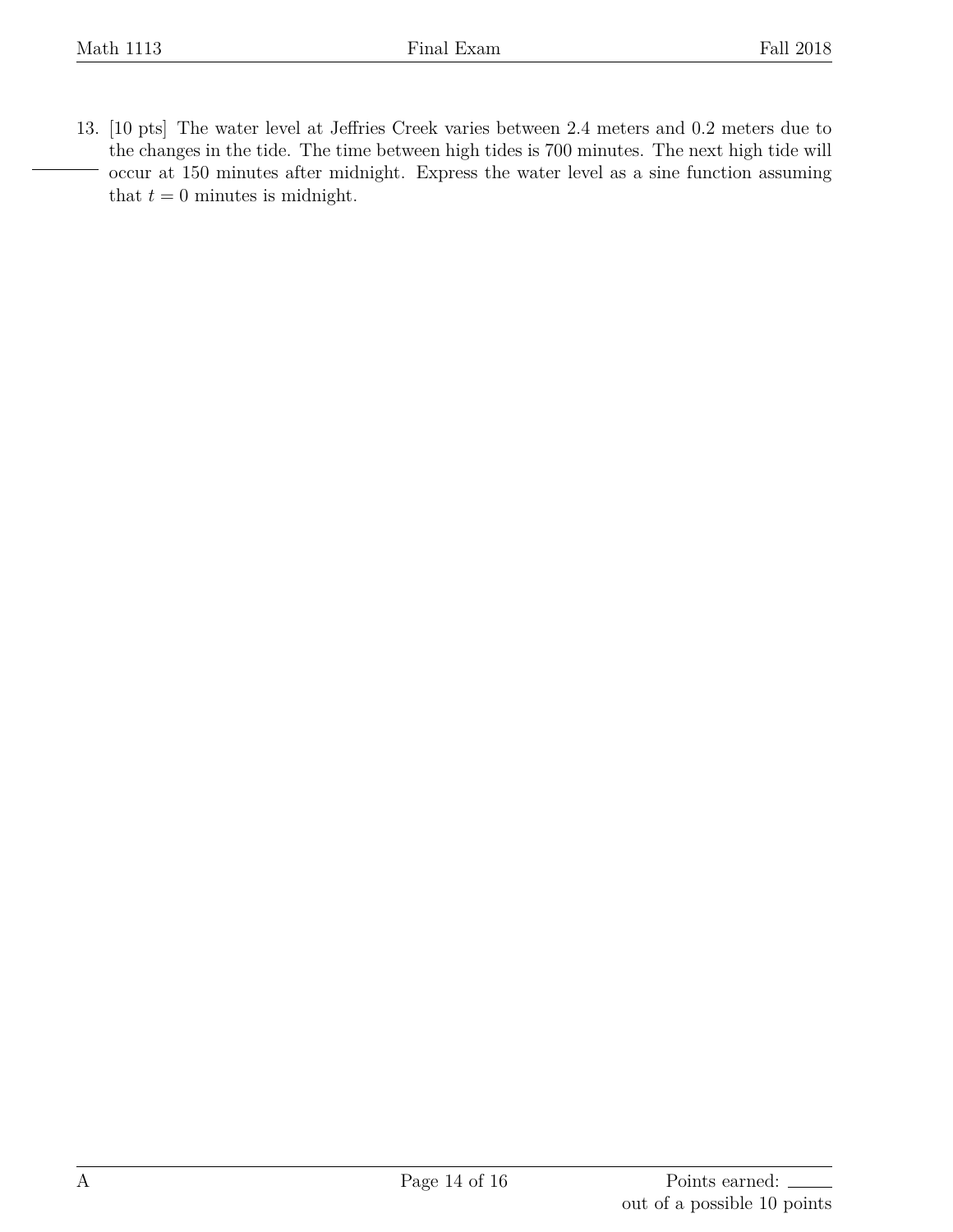<span id="page-14-0"></span>14. [10 pts] Farmer Bob will spend \$12,000 on seed to plant in one of his fields. He figures watercress seed costs \$120 per kilogram and rutabaga seed costs \$60 per kilogram. Farmer Bob estimates that if he plants x kilograms of watercress seed he will earn  $x^2$  in profit. He also estimated that if he plants *y* kilograms of rutabaga seed he will earn  $200y - y^2$  in profit. How many kilograms of watercress and rutabaga seeds should Farmer Bob purchase to maximize his profit?